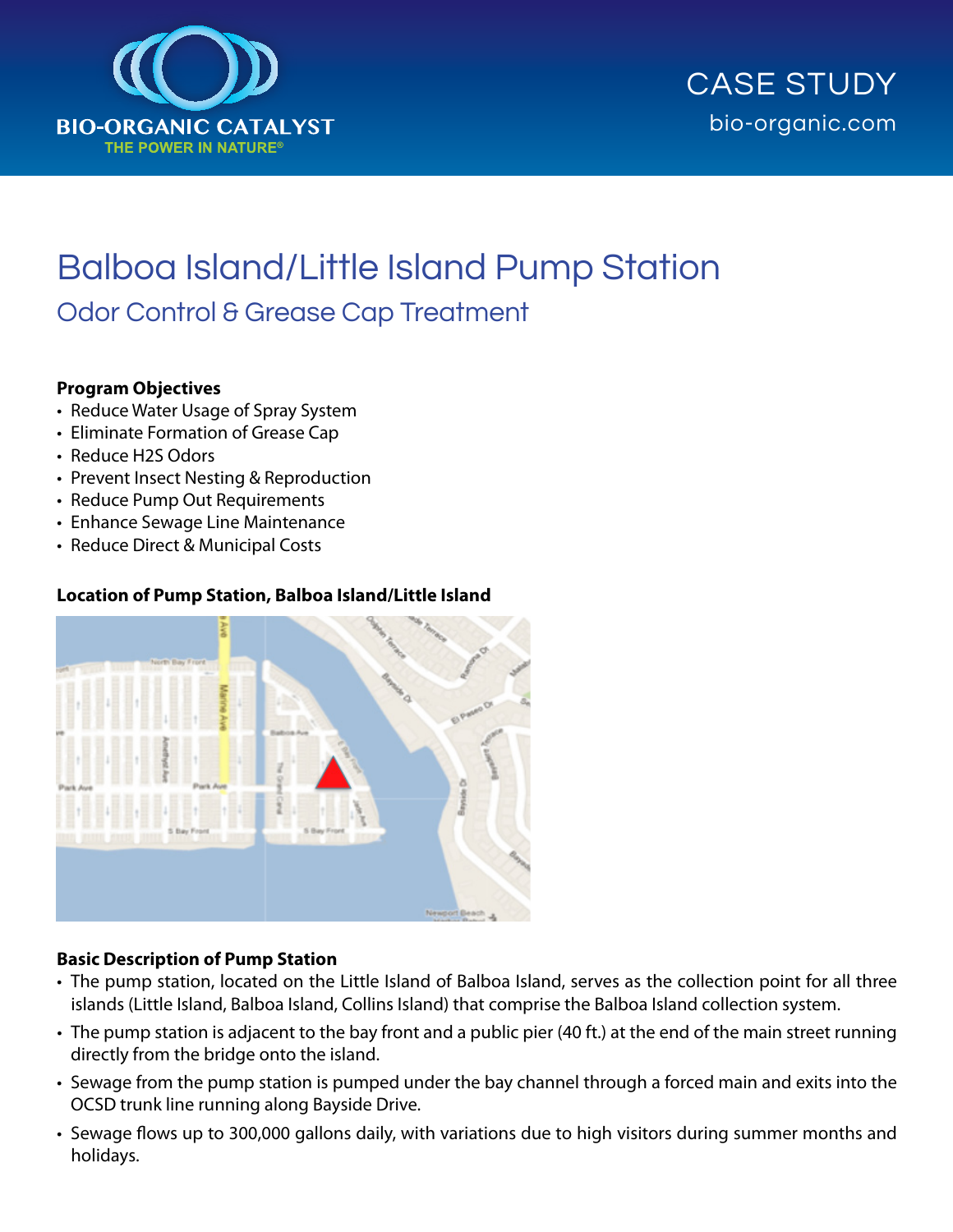## **Previous Status of Pump Station, Operations & Maintenance**

- Pump Station uses a two-spray bar system that was spraying for 5 minutes during each pump out phase, day and night.
- Based upon the pumping sequence and spray rate consumption of water, the spray system was using 16,000 gallons of water daily.
- The spray system was successful in eliminating the nesting and procreation of small flies that had caused community relationship issues.
- In addition to the spray system, a fan blower evacuates the air within the well continuously, discharging the air up through an adjacent hollow flag pole.
- Grease cap within the well built up continuously (+/-18") and was pumped out every 90 days.

# **Time Line of Alterations and Introduction of BioCatalyst**

- **• 02/20/13**: 55 gallon drum of EcoSystem Plus installed, along with metered pump, dosing into water tank within dry well that feeds the sprayers in wet well. Dosing rate: 8 GPD. OdaLogger installed.
- 02/26/13: Substantial reduction in grease cap formation based upon previous baselines. Dosing rate reduced 5.5 GPD. OdaLogger shows 0 – 1 ppm range throughout period.
- 03/06/13: In order to further improve grease cap formation, a hole was drilled in sewage discharge pipe within well to allow better circulation. Remaining grease cap further reduced, but still forming in corners of well. Decision to install better turbulence and aeration with regenerative blower.
- **• 03/08/13:** 1.5 hp regenerative blower installed in dry well. 1.5 inch reinforced tubing connected through existing PVC pipe, with another section of tubing running down to one side of well. Dosage rate reduced 4.5 GPD. Water usage reduced by 60% (2 minutes per cycle).

# **Time Line of Alterations and Introduction of BioCatalyst**

- **• 03/20/13:** Product dosage reduced to 3.5 GPD. Grease cap formation substantially reduced, except forsmall accumulation in far corner opposite of blower tube outlet. OdaLogger recording continued 0 – 1 ppm H2S readings.
- 03/27/13: A second tubing was installed in well with a bifurcation fitting at PVC outlet. Increased circulation immediately cleared remaining floating grease in corners. Dissolved oxygen meter recording 7.8 ppm of DO in well.
- **• 04/06/13:** Product dosage reduced down to 1.6 GPD with no detriment to break down floating grease cap formation. Spray cycle reduced down to 30 seconds per cycle (95% reduction in water usage). OdaLogger readings recording average 0 – 1 ppm H2S.
- Through 05/09/13: Well continues to show no formation of grease cap or H2S odors. New installation